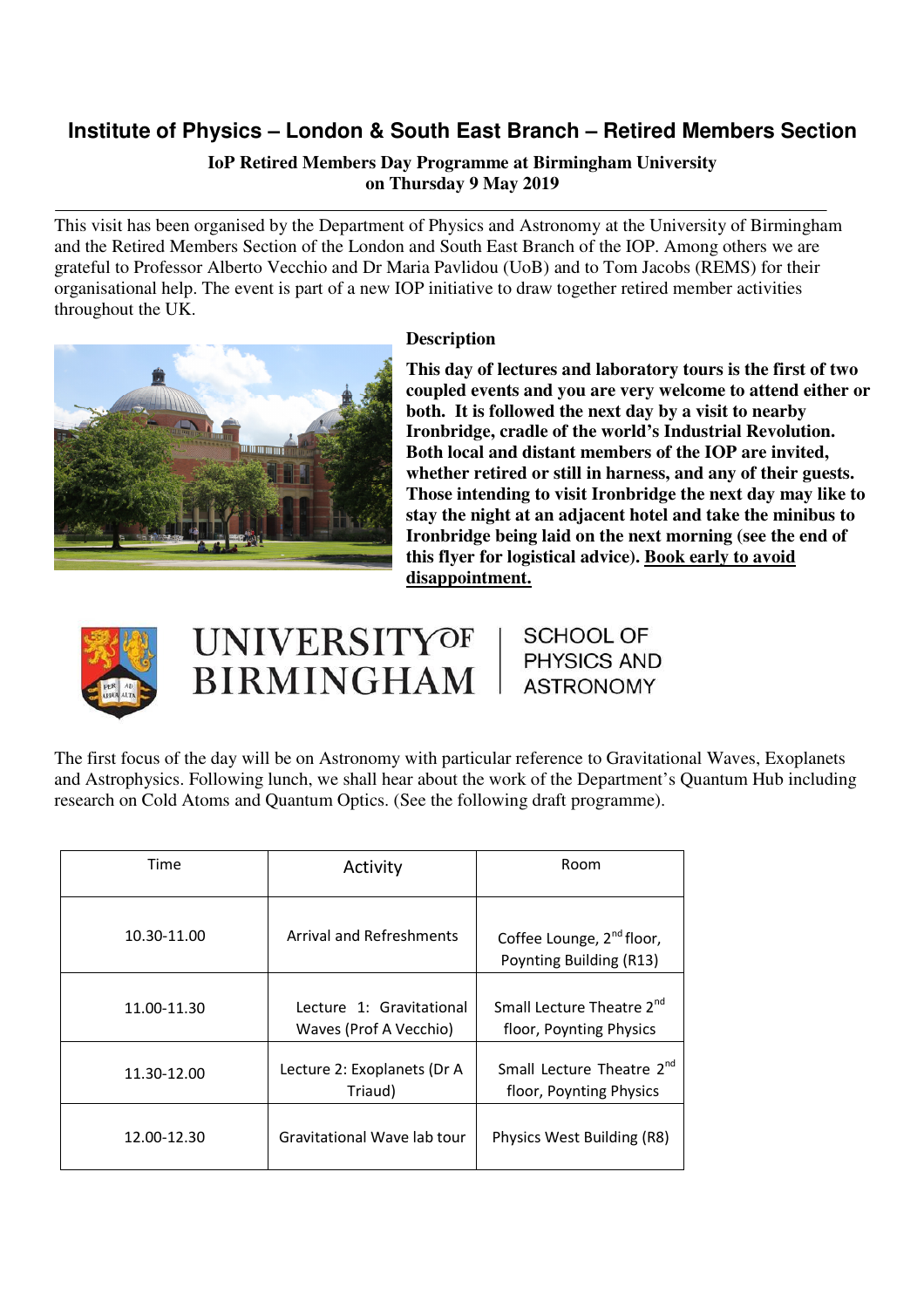| 12.30-13.00 | Q and A Session on<br>astrophysics<br>research<br>(members of<br>the<br>astrophysics<br>research<br>team) | Small Lecture Theatre 2 <sup>nd</sup><br>floor, Poynting Physics                      |
|-------------|-----------------------------------------------------------------------------------------------------------|---------------------------------------------------------------------------------------|
| 13.00-14.00 | Lunch (including walk to<br>next venue)                                                                   | Astor Restaurant, Staff<br>House (R24)                                                |
| 14.00-14.30 | Lecture 3: Introduction to<br>the Quantum Hub (Prof K)<br>Bongs)                                          | Room 1811, $1st$ floor,<br>Metallurgy and Materials<br>building (G6)                  |
| 14.30-15.00 | Lecture 4: One aspect of<br>cold atoms/quantum optics<br>research within the Hub (Dr<br>A Wilson)         | Room IBII, 1 <sup>st</sup> floor,<br><b>Metallurgy and Materials</b><br>building (G6) |
| 15.00-15.30 | QT Hub lab tours                                                                                          | <b>Metallurgy and Materials</b><br>building (G6)                                      |
| 15.30-16.00 | Q and A Session on Hub<br>research (members of the<br>QT<br>Hub research team)                            | Room IBII, 1 <sup>st</sup> floor,<br><b>Metallurgy and Materials</b><br>building (G6) |

**Where and when to meet**: gather for refreshments from 10:30 to 11:00 in the Poynting Building, Coffee Lounge, Floor 2, R13

**Getting there**: Birmingham University has its own railway station on campus: University (Birmingham). Many connecting trains run the short journey to and from Birmingham New St Station which enjoys a frequent service from London Euston. See the rail journey planner at: http://ojp.nationalrail.co.uk/service/planjourney/search.

Lunch: our hosts will provide lunch at 13:00 at the Astor Restaurant, Staff House R24.

**Timetable:** see Programme above**.**

Size of party: max 30 inc those from LSE and elsewhere.

**Cost:** £20.00

**Contacts:** Before the day e-mail tony Colclough at tonycolclough@outlook.com or ring on 020 8398 0766. On the day try 07930 171307

Late arrivals: Call Tony Colclough as above.

**Registration and payment:** It is necessary to register for this visit. To book a place on this trip and/or the trip to Ironbridge the next day, e-mail Tony Colclough at tonycolclough@outlook.com . Payment is by cheque made out to The Institute of Physics (not IOP please) which is to be sent to Tony Colclough (REMS), 34 Sugden Road, Thames Ditton, Surrey KT7 0AE.